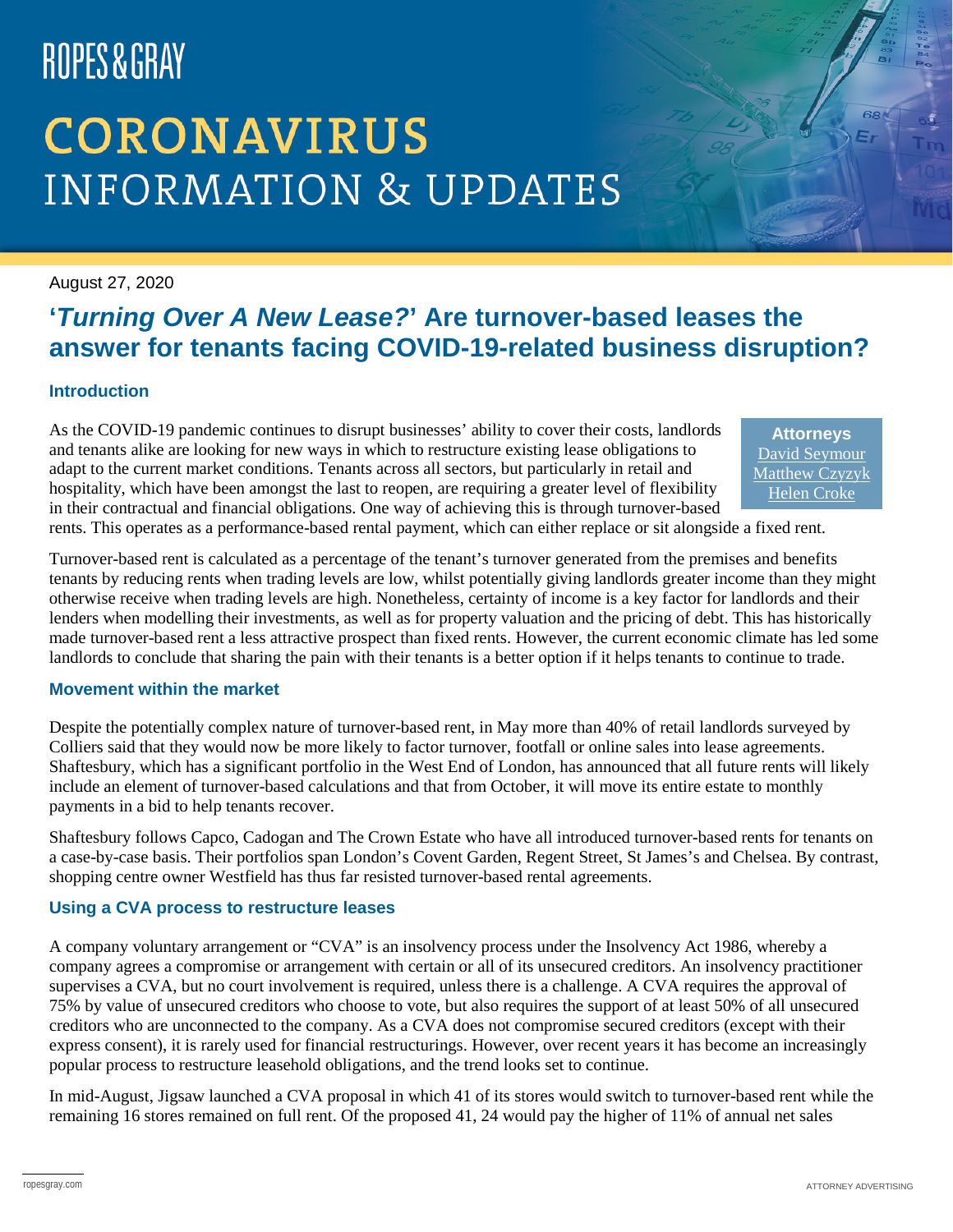# ROPES&GRAY

# **CORONAVIRUS INFORMATION & UPDATES**

turnover or 20% of contractual rent. The remaining 17 stores would pay the higher of 8% of annual net sales or 10% of contractual rent.

New Look has launched a CVA this week as part of a major restructuring. It is asking landlords at 402 stores to reset to a turnover rent model with a turnover percentage of up to 12% at each site. The remaining 68 stores move to nil rent. The proposal also includes enhanced landlord break rights for all stores, providing the landlord with the opportunity to exit the lease if it is able to replace New Look with an alternative tenant on improved terms. The move follows the retailer not paying its quarterly rent bill in March after asking landlords for a three-month rent holiday.

It remains to be seen whether Jigsaw and New Look will have their proposed terms accepted, but the proposals show that tenants remain open to using the CVA process to restructure their lease obligations as they deal with the impact of COVID-19.

### **Practicalities of turnover-based calculations**

When making turnover-based rent calculations, landlords will need to access a wide range of commercially sensitive information, meaning that tenants may want to impose stringent confidentiality obligations. This will add to the cost and time taken in negotiating a new lease. Landlords should also be aware that commercially sensitive provisions within leases will be made publically available if a lease is registrable at the Land Registry. Care should be taken, therefore, to prepare a redacted form of the lease before submitting it for registration, relying on the Land Registry's exempt document process.

Turnover-based calculations can be particularly complex when a premises is not a standalone enterprise, but part of a wider network of premises involving numerous different landlords in different locations. Online sales, click-and-collect, and delivery and return services can add to the complexity of attributing a tenant's revenue to a specific, physical site. Landlords may seek to include online revenues in the calculations. This could require complex, case-by-case negotiations making lease negotiations for this type of rent more expensive and time-consuming than traditional fixed rent leases, as well as the ongoing turnover reporting obligations. It is vital that landlords have a good understanding of their tenant's business, in more depth than has previously been necessary.

#### **Contractual protections for landlords and lenders**

Should the parties decide to include turnover-based provisions in a lease, there are a number of contractual considerations that are relevant for landlords, lenders and tenants. Below are some examples of these considerations and protections:

- 1. **Base rent** this ensures that rental payments never fall below a specified level and would be triggered in the event that a tenant's turnover is too low, providing landlords with a base level of income to assist with downside protection. In turn, it offers assurance to lenders that a specified amount of rental income can be used to service debt.
- 2. **Flexible turnover provisions** a landlord should consider introducing flexibility into turnover provisions for leases lasting a number of years to allow for changes in the way a tenant's turnover is generated over the life of the lease. For example, online sales may become an increasingly important part of a tenant's turnover and landlords may want to be able to adapt provisions to capture these changes.